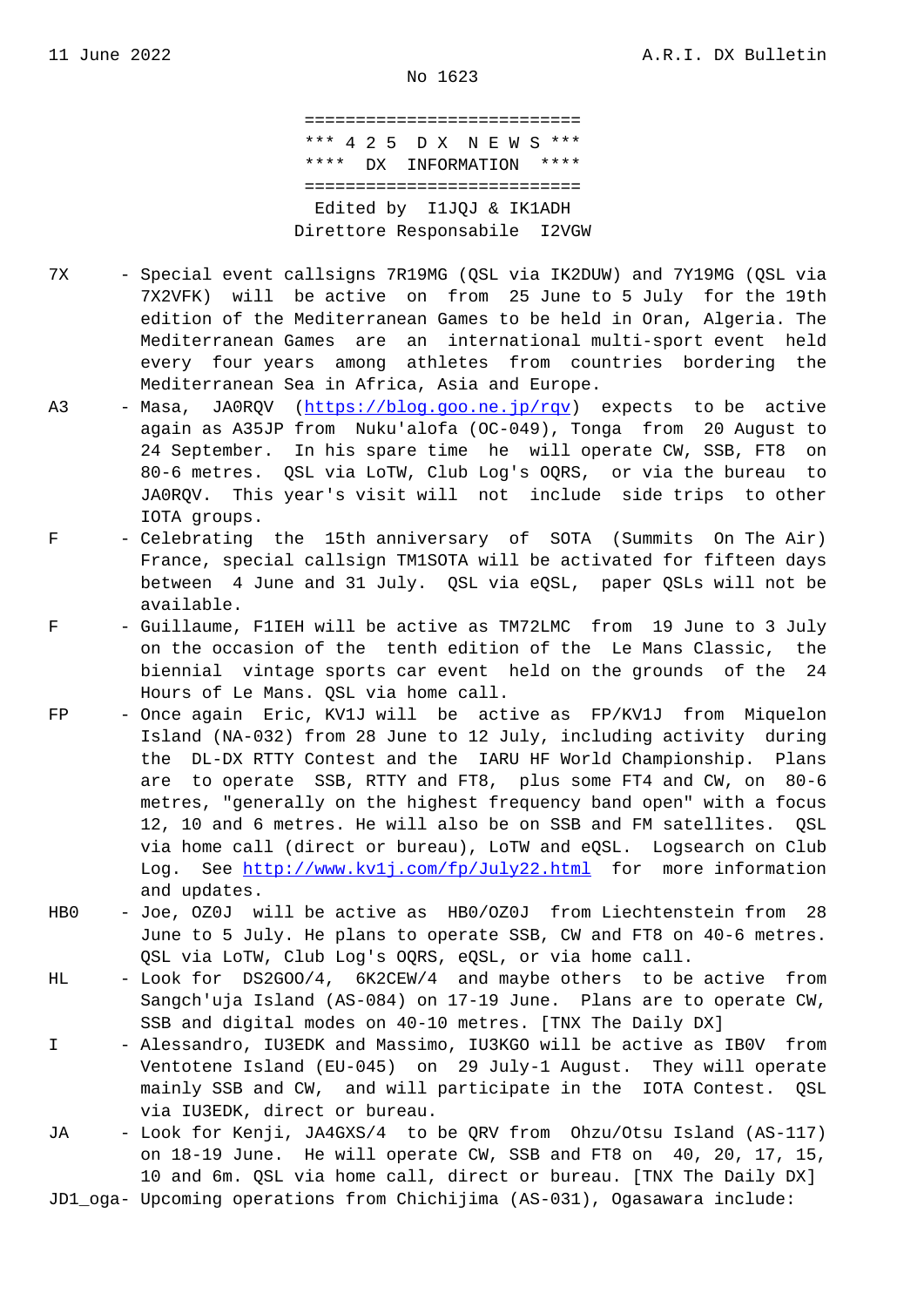June. He will operate FT8, CW and SSB on 40-6 metres and satel lite, with a focus on 6m and FT8 on the HF bands. QSL via LoTW, eQSL and Club L[og](http://www.ji5rpt.com/jd1/)'[s OQRS. In addition, duri](http://www.ji5rpt.com/jd1/)ng the crossing to and from the island he will be active as JI5RPT/mm from grid locators QM03, QM02, QM01, QL09, QL08, QL07. Updates will be posted to Twitter (@jd1bly).

- \* Harry, JG7PSJ as JD1BMH (http://jg7psj.starfree.jp/jd1bmh/) on 18-26 June. He will operate CW, SSB and RTTY on 40-10m. QSL via JD1BMH (bureau) or JG7PSJ (direct). He does not use LoTW or PayPal.
- \* Koh, JA1ADT) as JD1AJD fro[m 24 June to 2 July. He will ope](http://jg7psj.starfree.jp/jd1bmh/)rate CW, FT8 and FT4 on 20-6 metres, with a focus on working Europe and North America on 6 metres.
- \* JD1BQI (JE3GRQ) and JD1/JR3DVL from 30 June to 8 July. This will be a "6m EME and multi-hop sporadic E" operation, with a focus on North America and Europe. Look for them on 50323 kHz FT8 and around 50200 kHz Q65-60A for EME. QSL routes TBA after the operation.
- KL The KL7RRC IOTA DXpedition to Kiska Island (NA-070) [425DXN 1589] has been rescheduled and is now expected to take place on 23-28 July. The team includes KL5CX, N3QQ, N7QT, NL8F and W8HC. They will operate CW, SSB and FT8 (Fox & Hound mode) on 40-6 metres with three stations. QSL via N7RO. See https://www.na-234.com/ for more information, including the team's plans for CW operations.
- ON Members of Club Radio Durnal (ON4CRD) will operate special sta tion OO22FLY on 25-26 June during t[his year](https://www.na-234.com/)'[s "Fly](https://www.na-234.com/)'[in Fest](https://www.na-234.com/)ival" at Saint-Hubert Aerodrome in the heart of the Ardennes. They will be QRV on various bands CW and SSB. QSL via the bureau.
- OX Bo, OZ1DJJ will be active again as OX3LX from Upernavik Island (NA-134, WWL GQ12ws) from 27 June to 11 July. He will be QRV in his spare time, typically around lunch time and after dinner (local time is UTC-2), also at night and in the morning hours during the weekends. He will focus on 4 and 6 metres, but he will also be QRV on the HF bands. QSL via LoTW, Club Log's OQRS, or direct to OZ0J.
- PY0F Ed, PY2RN will be active as ZY0FUN from Fernando de Noronha (SA- 003) on 1-5 July. He will operate holiday style on 40-10 metres FT8 and CW, 6 metres FT8, and via satellite. QSL via LoTW and eQSL, or via Club Log's OQRS. See https://www.qrz.com/db/ZY0FUN for more in formation.
- TR TR2AF is an "acquisitional license" that Ryan, K0EFW will be using remotely on 14-18 June. Over the same period of time he will be in Sao Tome [425DXN 1622] a[nd be active as S9EFW. QSL v](https://www.qrz.com/db/ZY0FUN)ia his OQRS (https://dxpeditions.k0efw.com/oqrs.html).
- TY TY0RU (not TY5RU as previously announced) is the callsign issued to the Russian DXpedition Team for their 10-25 October DXpedition to [Benin \[425DXN 1611\]. Eight operators will](https://dxpeditions.k0efw.com/oqrs.html) be QRV on 160-6m and the QO-100 satellite, CW, SSB and FT8 with several stations and a wide range of antennas. QSL via Club Log's OQRS and LoTW. Bookmark https://ty0ru.org/ for more information and updates.
- UA Celebrating the 20th anniversary of the Russian Lighthouses Award programme, managed by the Russian Robinson Club, twelve special [callsigns will be](https://ty0ru.org/) activated between 10 June and 31 August: RA20LH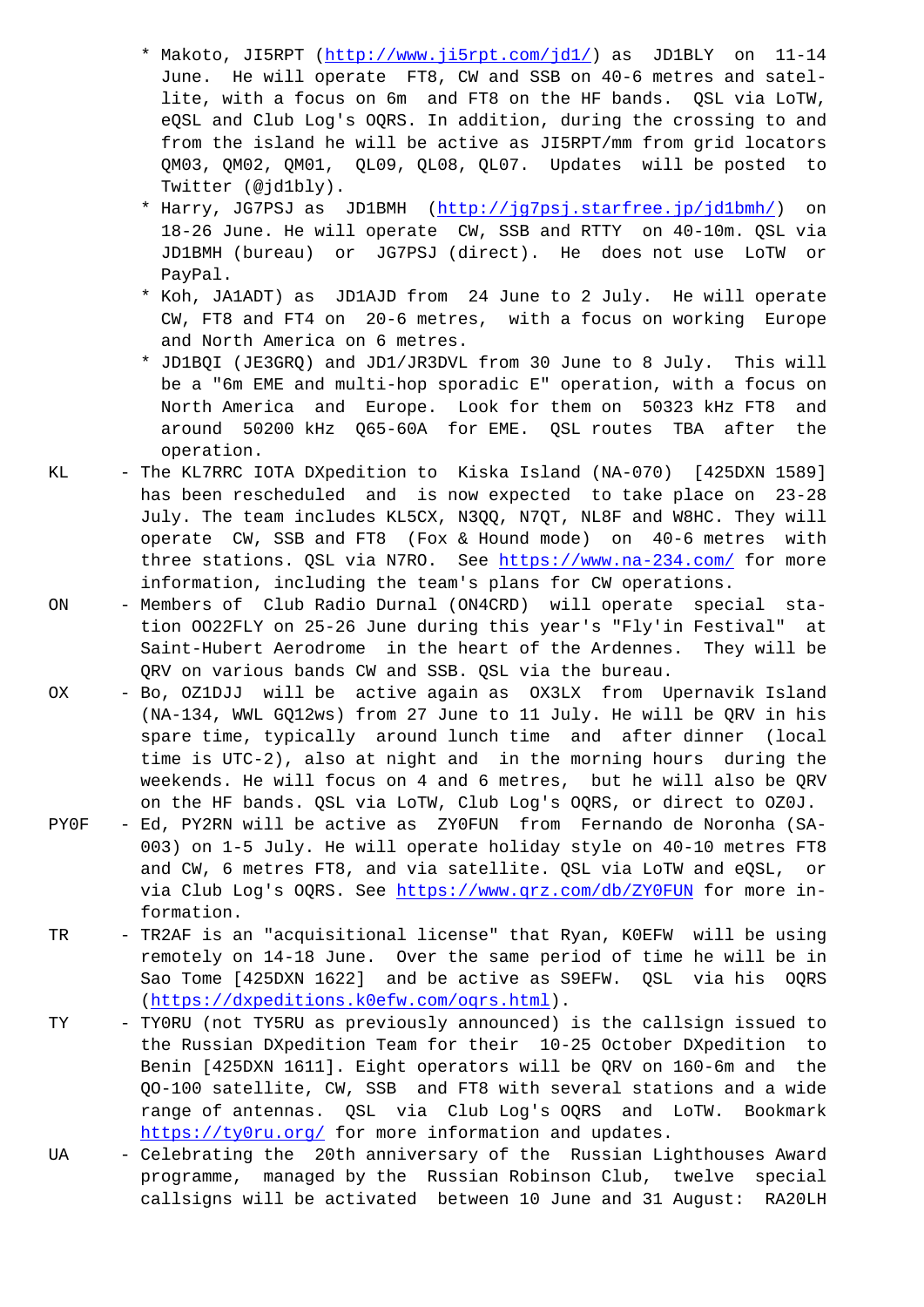Oblast), RK20LH (Republic of Crimea), RL20LH (Primorsky Krai), RM20LH (Vologda Oblast), RN20LH (Republic of Karelia), RO20LH (Arkhangelsk Oblast), RQ20LH (Saint Petersburg), RT20LH (Krasnodar Krai), RW20LH (Sakhalin Oblast) and RZ20LH (Murmansk Oblast). QSL via operator's instructions. A certificate will be available on https://hamlog.online/club/rrc/513/.

- XE This year's "San Max Special Event", in remembrance of St. Maximi lian Maria Kolbe, started on 1 June and will run until 04:59 UTC on [1 November. The event](https://hamlog.online/club/rrc/513/)'[s special call](https://hamlog.online/club/rrc/513/)sign is 4A2MAX; look for activ ity on all bands SSB, CW and digital modes. Born in 1894, Father Kolbe (SP3RN) was killed on 14 August 1941 at Auschwitz. QSL via LoTW, eQSL, Club Log's OQRS, or direct to XE2N (N5MEX). More infor mation can be found on https://www.qrz.com/db/4a2max.
	- Z2 The Russian DXpedition Team will be active as Z21RU from Zimbabwe on 17-29 June. The team (R7AL, R9LR, RA1ZZ and RW9JZ) will be QRV on 160-6 metres and th[e QO-100 satellite, CW, SSB and](https://www.qrz.com/db/4a2max) digital modes with five stations. QSL via Club Log's OQRS and LoTW. See https://dxpedition.wixsite.com/z21ru for more information.

 [====================](https://dxpedition.wixsite.com/z21ru)======= \*\*\* 4 2 5 D X N E W S \*\*\* \*\*\*\* GOOD TO KNOW ... \*\*\*\* =========================== Edited by I1JQJ & IK1ADH Direttore Responsabile I2VGW

Access to the main functions of www.425dxn.org is provided by the 425DXN App for Android. It is available on Google Play - free of charge, no ads. Enjoy!

425 DX NEWS MAGAZINE ---> The May 2022 issue is available for download at https://www.425dxn.org/. [TNX IZ3EBA]

3D2RRR ---> According to Club Log, the 3D2RRR DXpedition to Rotuma made 64,206 contacts with 12,532 unique callsigns between 04:33 UTC on 24 May and [17:51 UTC on 2 June. The](https://www.425dxn.org/) vast majority of QSOs were on FT8 (51214), followed by CW (5778), FT4 (3979) and SSB (3235). QSL direct (plus LoTW confirmation as a bonus) via Club Log's OQRS. The operation has been approved for DXCC credit. Pictures and videos: https://www.facebook.com/rebeldxgroup.

CY0S --- > The 2022 Sable Island DXpedition has launched its new website: www.cy0s.com (still a work in progress, new information will be added almost daily). Formal written permi[ssion has been granted for a 8-9 day D](https://www.facebook.com/rebeldxgroup)Xpedition in October-November. "Planning continues to go very well", with K4UEE, W4DKS and W0GJ taking care of the antenna system. "Even though Sable Island is 42 km long, space is very limited within the Sable Station compound. The Sable horses, which number over 500, have free run of the island, except for the area around the Sable Station, which is fenced in. The DXpedition team has a relatively small footprint to work with. Additionally, no antennas can be placed on or near the beach as Sable Island is home to tens of thousands of grey seals".